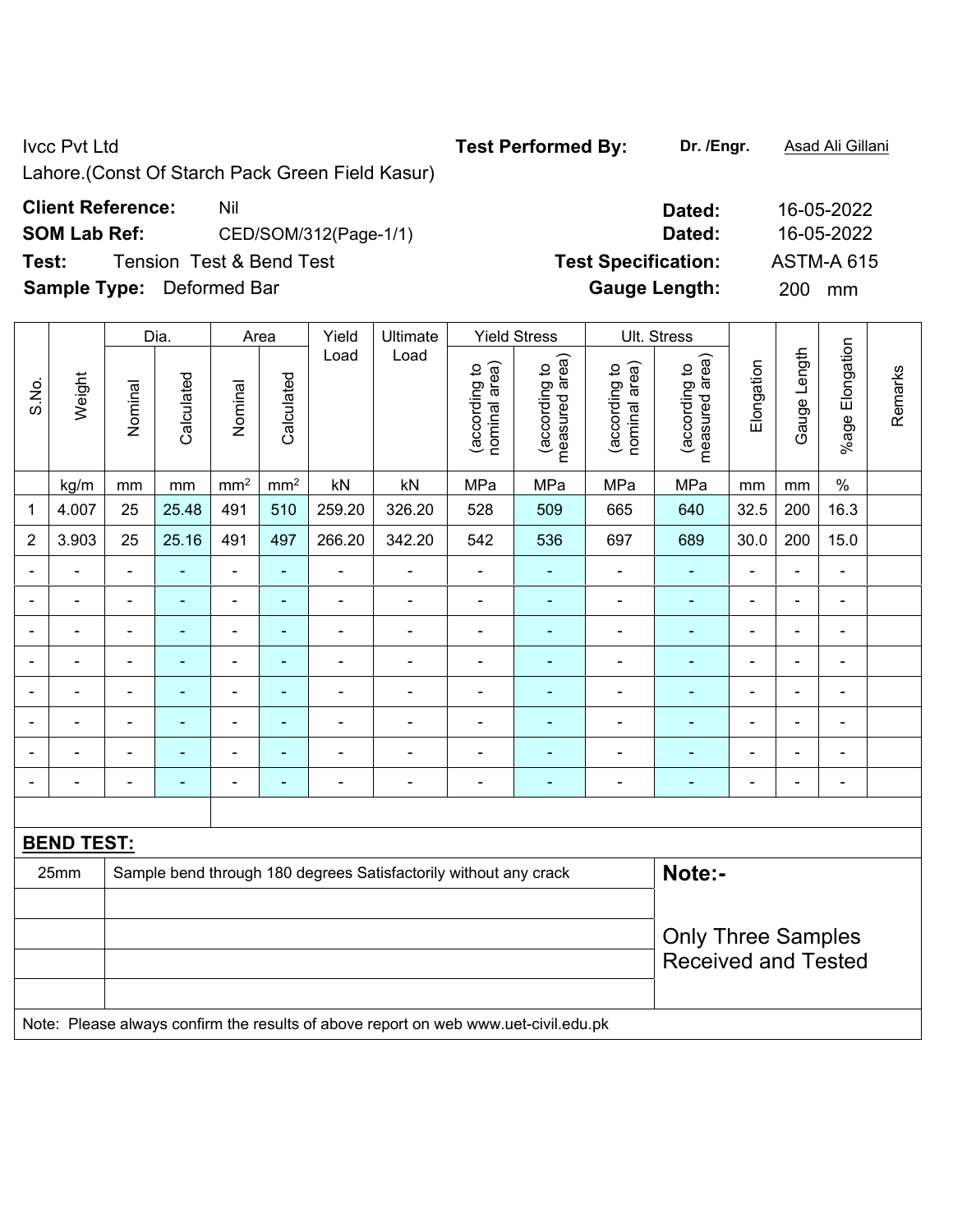### Athar Builders **Test Performed By:** Dr. /Engr. **Asad Ali Gillani** Athar Builders

Chief Executive,Lahore.(Project 26/C Liberty Market Gulberg III Lahore)

## **Client Reference:** 0

**Test:** Tension Test & Bend Test **Test Specification:** ASTM-A-615 **Gauge Length:** 8 inch **Sample Type:** Deformed Bar

**Ref:** 306 (Page-1/1) **Dated:** 13-05-2022 **Dated:** 16-05-2022

**SOM Lab** 

|                |                   |                         | Dia.       |                          | Area            | Yield          | Ultimate                                                                            |                                | <b>Yield Stress</b>             |                                | Ult. Stress                     |                |              |                       |         |
|----------------|-------------------|-------------------------|------------|--------------------------|-----------------|----------------|-------------------------------------------------------------------------------------|--------------------------------|---------------------------------|--------------------------------|---------------------------------|----------------|--------------|-----------------------|---------|
| S.No.          | Weight            | Nominal                 | Calculated | Nominal                  | Calculated      | Load           | Load                                                                                | (according to<br>nominal area) | (according to<br>measured area) | (according to<br>nominal area) | (according to<br>measured area) | Elongation     | Gauge Length | Elongation<br>$%$ age | Remarks |
|                | Ib/ft             | $\#$                    | in         | in <sup>2</sup>          | in <sup>2</sup> | Tons           | Tons                                                                                | psi                            | psi                             | psi                            | psi                             | in             | in           | $\%$                  |         |
| 1              | 2.628             | 8                       | 0.991      | 0.79                     | 0.772           | 27.37          | 33.23                                                                               | 76410                          | 78190                           | 92770                          | 94940                           | 1.40           | 8.0          | 17.5                  |         |
| $\overline{2}$ | 2.603             | 8                       | 0.987      | 0.79                     | 0.765           | 27.42          | 33.28                                                                               | 76550                          | 79060                           | 92920                          | 95950                           | 1.20           | 8.0          | 15.0                  |         |
| 3              | 1.499             | 6                       | 0.749      | 0.44                     | 0.441           | 14.78          | 18.25                                                                               | 74090                          | 73920                           | 91460                          | 91250                           | 1.10           | 8.0          | 13.8                  |         |
| 4              | 1.503             | 6                       | 0.750      | 0.44                     | 0.442           | 14.78          | 18.45                                                                               | 74090                          | 73750                           | 92480                          | 92060                           | 1.00           | 8.0          | 12.5                  |         |
| 5              | 0.596             | $\overline{\mathbf{4}}$ | 0.472      | 0.20                     | 0.175           | 6.63           | 7.72                                                                                | 73070                          | 83510                           | 85100                          | 97250                           | 1.00           | 8.0          | 12.5                  |         |
| 6              | 0.601             | 4                       | 0.475      | 0.20                     | 0.177           | 6.73           | 7.75                                                                                | 74190                          | 83830                           | 85430                          | 96530                           | 0.90           | 8.0          | 11.3                  |         |
|                |                   | $\blacksquare$          |            | ۰                        |                 |                |                                                                                     |                                |                                 |                                |                                 |                |              |                       |         |
|                |                   | $\blacksquare$          |            | ÷,                       |                 | $\blacksquare$ | ÷                                                                                   | $\blacksquare$                 |                                 | $\overline{\phantom{a}}$       | $\blacksquare$                  |                |              | $\blacksquare$        |         |
|                |                   | $\blacksquare$          |            |                          |                 | ÷              | ÷                                                                                   | $\blacksquare$                 |                                 |                                | ä,                              |                |              | $\blacksquare$        |         |
|                |                   | $\overline{a}$          |            | $\overline{\phantom{a}}$ | $\overline{a}$  | ÷              | ÷                                                                                   | $\overline{a}$                 |                                 | ×,                             | $\blacksquare$                  | $\blacksquare$ |              | $\blacksquare$        |         |
|                |                   |                         |            |                          |                 |                |                                                                                     |                                |                                 |                                |                                 |                |              |                       |         |
|                | <b>BEND TEST:</b> |                         |            |                          |                 |                |                                                                                     |                                |                                 |                                |                                 |                |              |                       |         |
|                | #8                |                         |            |                          |                 |                | Sample bend through 180 degrees Satisfactorily without any crack                    |                                |                                 |                                | Note:-                          |                |              |                       |         |
|                | #6                |                         |            |                          |                 |                | Sample bend through 180 degrees Satisfactorily without any crack                    |                                |                                 |                                |                                 |                |              |                       |         |
|                | #4                |                         |            |                          |                 |                | Sample bend through 180 degrees Satisfactorily without any crack                    |                                |                                 |                                | <b>Only Nine Samples</b>        |                |              |                       |         |
|                |                   |                         |            |                          |                 |                |                                                                                     |                                |                                 |                                | <b>Received and Tested</b>      |                |              |                       |         |
|                |                   |                         |            |                          |                 |                |                                                                                     |                                |                                 |                                |                                 |                |              |                       |         |
|                |                   |                         |            |                          |                 |                | Note: Please always confirm the results of above report on web www.uet-civil.edu.pk |                                |                                 |                                |                                 |                |              |                       |         |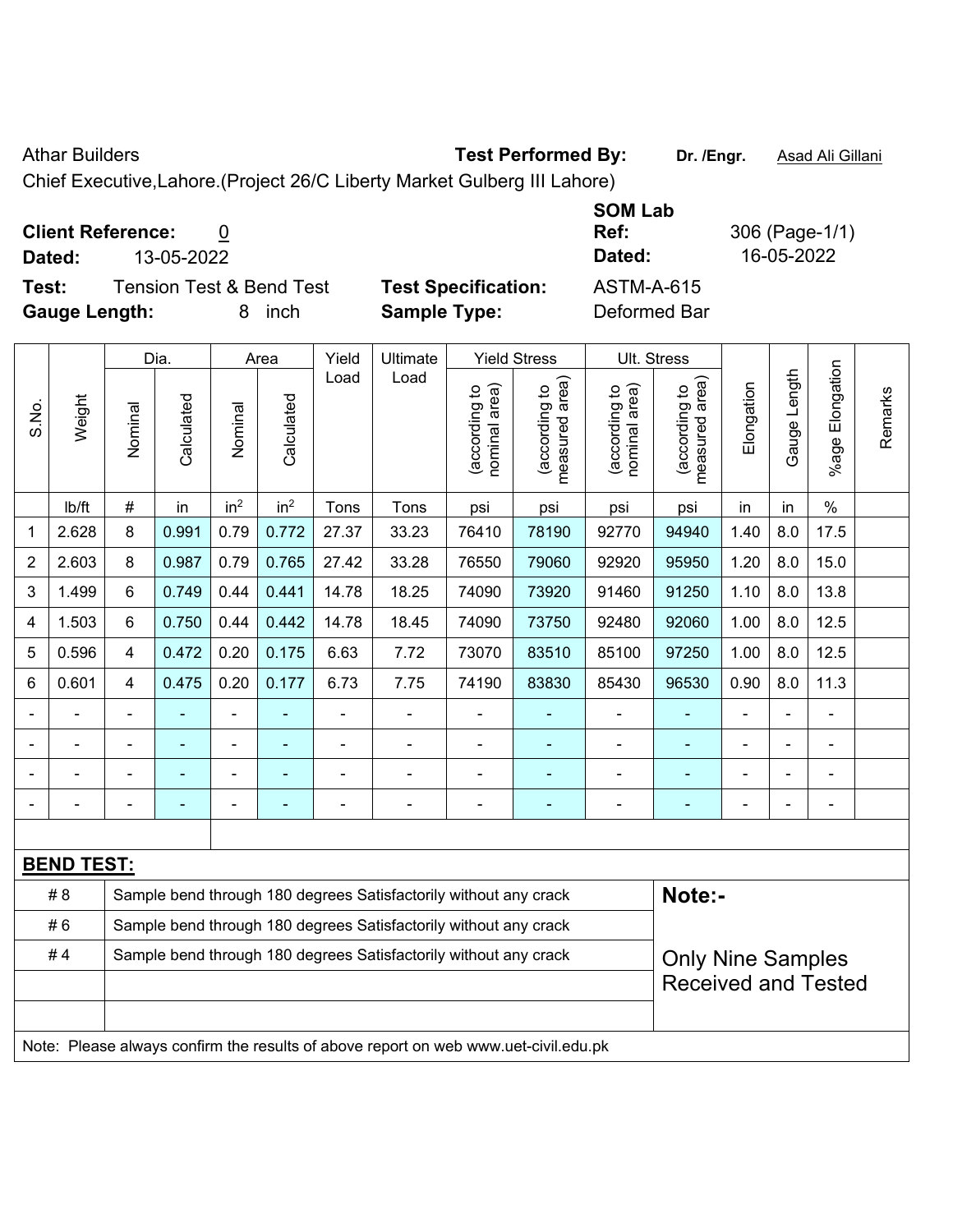UMT Lahore **Test Performed By:** Dr. /Engr. **Asad Ali Gillani** Assembly Dr. /Engr. **Asad Ali Gillani** 

(Ikram Amjad Trader & Engg Works).University Of Management And Technology Lahore.

| <b>Client Reference:</b> | Nil |
|--------------------------|-----|
|--------------------------|-----|

**Test:** Tension Test & Bend Test **Test Specification:** ASTM-A-615 **Gauge Length:** 8 inch **Sample Type:** Deformed Bar

**SOM Lab Ref:** 307 (Page-1/1) **Dated:** 16-05-2022 **Dated:** 16-05-2022

|                |                   |                | Dia.           |                 | Area            | Yield          | Ultimate                                                                            |                                | <b>Yield Stress</b>             |                                | Ult. Stress                     |                |              |                       |         |
|----------------|-------------------|----------------|----------------|-----------------|-----------------|----------------|-------------------------------------------------------------------------------------|--------------------------------|---------------------------------|--------------------------------|---------------------------------|----------------|--------------|-----------------------|---------|
| S.No.          | Weight            | Nominal        | Calculated     | Nominal         | Calculated      | Load           | Load                                                                                | nominal area)<br>(according to | (according to<br>measured area) | (according to<br>nominal area) | (according to<br>measured area) | Elongation     | Gauge Length | Elongation<br>$%$ age | Remarks |
|                | lb/ft             | $\#$           | in             | in <sup>2</sup> | in <sup>2</sup> | Tons           | Tons                                                                                | psi                            | psi                             | psi                            | psi                             | in             | in           | $\%$                  |         |
| 1              | 2.562             | 8              | 0.979          | 0.79            | 0.753           | 29.82          | 36.26                                                                               | 83240                          | 87330                           | 101230                         | 106200                          | 1.00           | 8.0          | 12.5                  |         |
| $\overline{2}$ | 1.549             | 6              | 0.761          | 0.44            | 0.455           | 20.25          | 23.24                                                                               | 101530                         | 98180                           | 116500                         | 112660                          | 0.90           | 8.0          | 11.3                  |         |
| 3              | 0.662             | $\overline{4}$ | 0.498          | 0.20            | 0.195           | 6.33           | 9.38                                                                                | 69810                          | 71600                           | 103420                         | 106070                          | 1.00           | 8.0          | 12.5                  |         |
|                |                   | $\blacksquare$ | ä,             | $\blacksquare$  |                 | $\blacksquare$ | ÷,                                                                                  | ÷,                             | $\blacksquare$                  | $\blacksquare$                 | $\blacksquare$                  | ä,             |              | $\blacksquare$        |         |
|                | $\blacksquare$    | $\blacksquare$ | $\blacksquare$ | $\blacksquare$  | $\blacksquare$  | $\frac{1}{2}$  | ÷,                                                                                  | $\qquad \qquad \blacksquare$   | $\blacksquare$                  | $\blacksquare$                 | $\blacksquare$                  | $\blacksquare$ |              | $\blacksquare$        |         |
|                |                   | $\blacksquare$ | ä,             | $\blacksquare$  |                 | ÷.             | $\blacksquare$                                                                      | ä,                             | $\blacksquare$                  | $\blacksquare$                 | $\blacksquare$                  | $\blacksquare$ |              | $\blacksquare$        |         |
|                |                   |                | $\blacksquare$ | ä,              |                 | $\blacksquare$ | $\blacksquare$                                                                      | ä,                             | $\blacksquare$                  | $\blacksquare$                 | ä,                              | $\blacksquare$ |              | ä,                    |         |
|                |                   |                |                | ÷               |                 |                |                                                                                     | ۰                              |                                 |                                |                                 |                |              | Ē,                    |         |
|                |                   |                | Ē,             | $\blacksquare$  |                 | $\blacksquare$ | $\blacksquare$                                                                      | ÷,                             | $\blacksquare$                  | $\blacksquare$                 | ä,                              | $\blacksquare$ |              | $\blacksquare$        |         |
|                |                   |                | ٠              | ÷               |                 | $\blacksquare$ | $\blacksquare$                                                                      | ÷,                             | $\blacksquare$                  | $\blacksquare$                 | $\blacksquare$                  | $\blacksquare$ |              | ä,                    |         |
|                |                   |                |                |                 |                 |                |                                                                                     |                                |                                 |                                |                                 |                |              |                       |         |
|                | <b>BEND TEST:</b> |                |                |                 |                 |                |                                                                                     |                                |                                 |                                |                                 |                |              |                       |         |
|                | #8                |                |                |                 |                 |                | Sample bend through 180 degrees Satisfactorily without any crack                    |                                |                                 |                                | Note:-                          |                |              |                       |         |
|                | #6                |                |                |                 |                 |                | Sample bend through 180 degrees Satisfactorily without any crack                    |                                |                                 |                                |                                 |                |              |                       |         |
|                | #4                |                |                |                 |                 |                | Sample bend through 180 degrees Satisfactorily without any crack                    |                                |                                 |                                | <b>Only Six Samples</b>         |                |              |                       |         |
|                |                   |                |                |                 |                 |                |                                                                                     |                                |                                 |                                | <b>Received and Tested</b>      |                |              |                       |         |
|                |                   |                |                |                 |                 |                |                                                                                     |                                |                                 |                                |                                 |                |              |                       |         |
|                |                   |                |                |                 |                 |                | Note: Please always confirm the results of above report on web www.uet-civil.edu.pk |                                |                                 |                                |                                 |                |              |                       |         |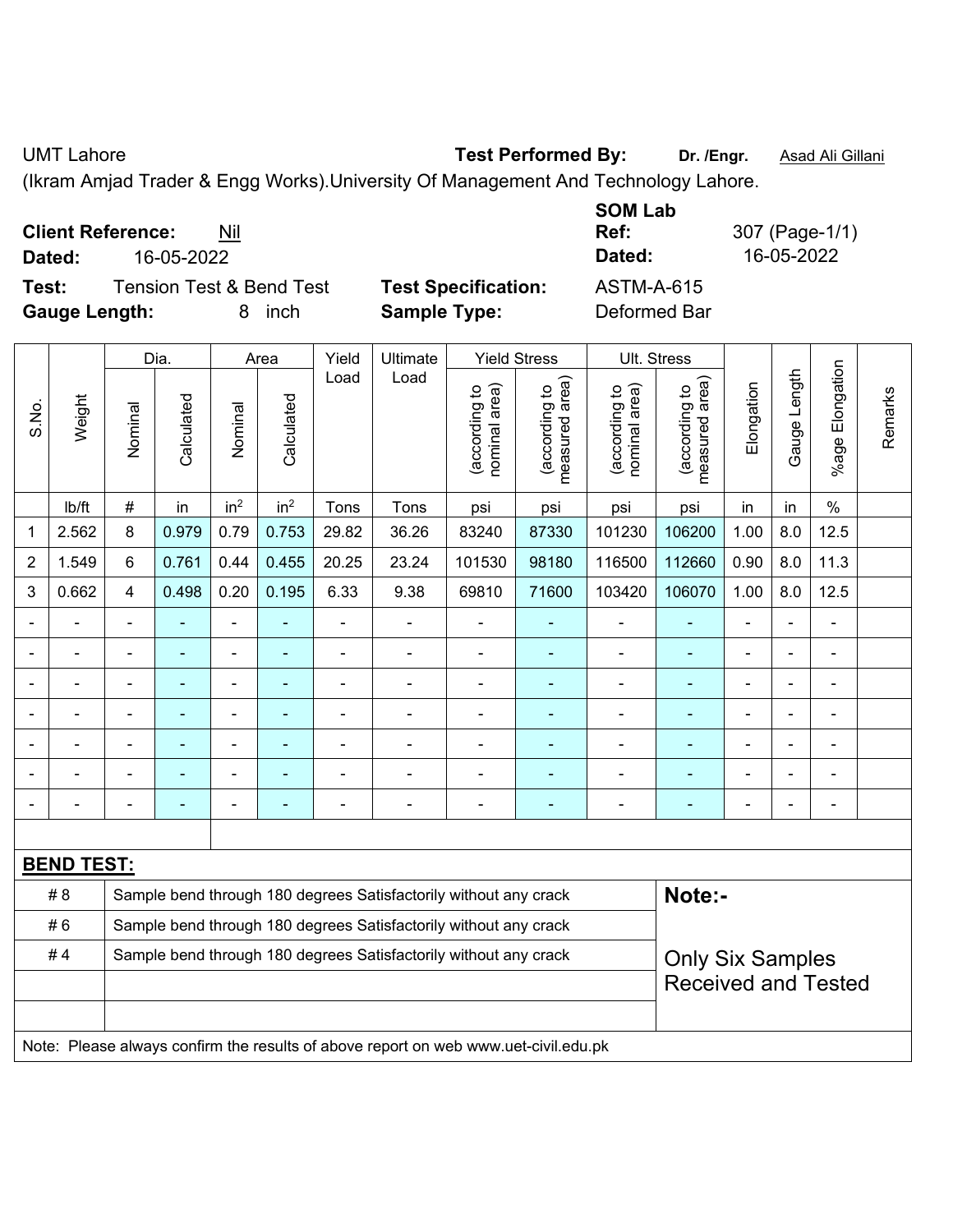Bismillah Developers **Test Performed By:** Dr. /Engr. **Asad Ali Gillani** 

PO Bismillah Housing Scheme I Lahore.(Shadi Hall Building)

| <b>Client Reference:</b> | Nil                      |            |                            | SUM LAD<br>Ref: | 308 (Page-1/1) |
|--------------------------|--------------------------|------------|----------------------------|-----------------|----------------|
| Dated:                   | 16-05-2022               |            |                            | Dated:          | 16-05-2022     |
| Test:                    | Tension Test & Bend Test |            | <b>Test Specification:</b> | ASTM-A-615      |                |
| <b>Gauge Length:</b>     |                          | inch<br>8. | <b>Sample Type:</b>        | Deformed Bar    |                |

|                |                   |                         | Dia.           |                 | Area            | Yield          | Ultimate                                                                            |                                | <b>Yield Stress</b>             |                                | Ult. Stress                                            |                |                |                         |         |
|----------------|-------------------|-------------------------|----------------|-----------------|-----------------|----------------|-------------------------------------------------------------------------------------|--------------------------------|---------------------------------|--------------------------------|--------------------------------------------------------|----------------|----------------|-------------------------|---------|
| S.No.          | Weight            | Nominal                 | Calculated     | Nominal         | Calculated      | Load           | Load                                                                                | (according to<br>nominal area) | (according to<br>measured area) | nominal area)<br>(according to | (according to<br>measured area)                        | Elongation     | Gauge Length   | Elongation<br>$%$ age I | Remarks |
|                | lb/ft             | $\#$                    | in             | in <sup>2</sup> | in <sup>2</sup> | Tons           | Tons                                                                                | psi                            | psi                             | psi                            | psi                                                    | in             | in             | $\%$                    |         |
| 1              | 1.489             | $6\phantom{a}$          | 0.747          | 0.44            | 0.438           | 13.15          | 18.86                                                                               | 65910                          | 66220                           | 94530                          | 94960                                                  | 1.30           | 8.0            | 16.3                    |         |
| $\overline{2}$ | 0.653             | $\overline{\mathbf{4}}$ | 0.494          | 0.20            | 0.192           | 5.66           | 7.90                                                                                | 62390                          | 64990                           | 87120                          | 90750                                                  | 1.10           | 8.0            | 13.8                    |         |
| $\blacksquare$ | ÷.                | $\blacksquare$          | $\blacksquare$ | ä,              |                 | $\blacksquare$ | $\blacksquare$                                                                      | $\blacksquare$                 | $\blacksquare$                  |                                | $\blacksquare$                                         | ä,             | $\blacksquare$ | $\blacksquare$          |         |
|                | $\blacksquare$    | $\blacksquare$          | ٠              | ÷,              | $\blacksquare$  | $\blacksquare$ | $\blacksquare$                                                                      | $\blacksquare$                 | ٠                               | $\blacksquare$                 | $\blacksquare$                                         | $\blacksquare$ | $\blacksquare$ | $\blacksquare$          |         |
|                | ÷                 | $\blacksquare$          | ٠              | ÷,              |                 | $\blacksquare$ | $\blacksquare$                                                                      | $\blacksquare$                 | $\blacksquare$                  | $\blacksquare$                 | $\blacksquare$                                         | Ē,             |                | $\blacksquare$          |         |
|                | $\blacksquare$    | $\blacksquare$          | ۰              | $\blacksquare$  |                 | $\blacksquare$ | $\blacksquare$                                                                      | $\blacksquare$                 | $\blacksquare$                  | $\blacksquare$                 | $\blacksquare$                                         | $\overline{a}$ |                | $\blacksquare$          |         |
|                |                   |                         | ۰              | $\blacksquare$  |                 |                | $\blacksquare$                                                                      | $\blacksquare$                 |                                 | Ē,                             | $\blacksquare$                                         |                |                | $\blacksquare$          |         |
|                |                   |                         |                |                 |                 |                |                                                                                     |                                |                                 |                                |                                                        |                |                |                         |         |
|                |                   |                         |                | ۰               |                 |                |                                                                                     | $\blacksquare$                 |                                 |                                |                                                        |                |                | $\blacksquare$          |         |
|                |                   |                         | ۰              | $\blacksquare$  |                 | Ē,             | $\blacksquare$                                                                      | $\blacksquare$                 | ٠                               | $\blacksquare$                 | $\blacksquare$                                         | $\blacksquare$ |                | $\blacksquare$          |         |
|                |                   |                         |                |                 |                 |                |                                                                                     |                                |                                 |                                |                                                        |                |                |                         |         |
|                | <b>BEND TEST:</b> |                         |                |                 |                 |                |                                                                                     |                                |                                 |                                |                                                        |                |                |                         |         |
|                | #6                |                         |                |                 |                 |                | Sample bend through 180 degrees Satisfactorily without any crack                    |                                |                                 |                                | Note:-                                                 |                |                |                         |         |
|                | #4                |                         |                |                 |                 |                | Sample bend through 180 degrees Satisfactorily without any crack                    |                                |                                 |                                |                                                        |                |                |                         |         |
|                |                   |                         |                |                 |                 |                |                                                                                     |                                |                                 |                                | <b>Only Four Samples</b><br><b>Received and Tested</b> |                |                |                         |         |
|                |                   |                         |                |                 |                 |                | Note: Please always confirm the results of above report on web www.uet-civil.edu.pk |                                |                                 |                                |                                                        |                |                |                         |         |

**SOM Lab**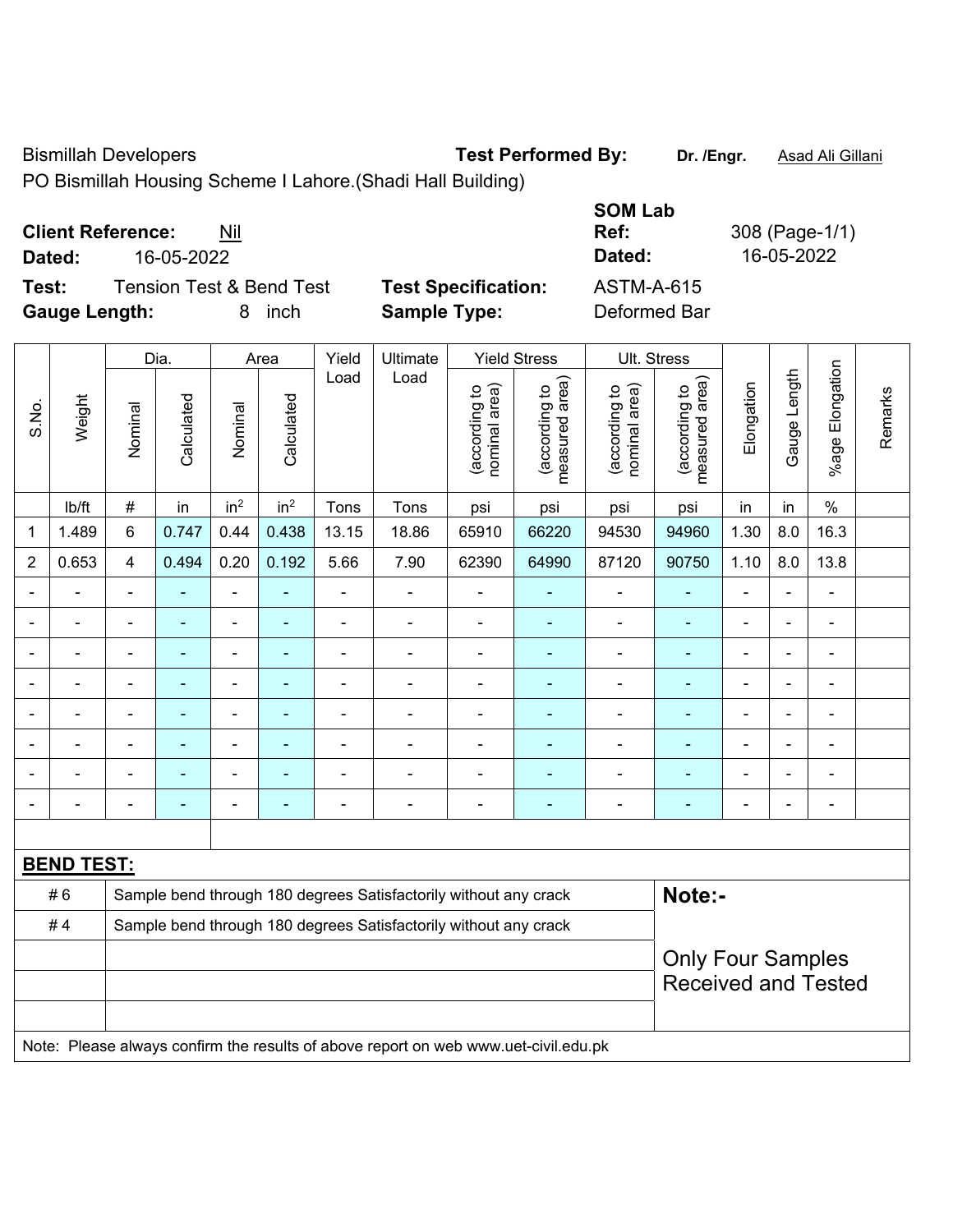Deputy Director (Engg) **Test Performed By:** Dr. /Engr. **Asad Ali Gillani** Computer of Asad Ali Gillani

LDA, Lahore.(Const Of Mosque In LDA Avenue-I Housing Scheme,Lahore)

| <b>Client Reference:</b> |            | DD(ENGG.)/LDA/545                   |                  |
|--------------------------|------------|-------------------------------------|------------------|
| Dated:                   | 06-05-2022 |                                     |                  |
| Test:                    |            | <b>Tension Test &amp; Bend Test</b> | <b>Test Spec</b> |

**Dated:** 06-05-2022 **Dated:** 16-05-2022 **Testion:** ASTM-A-615

**SOM Lab** 

**Ref:** 309 (Page-1/1)

**Gauge Length:** 8 inch **Sample Type:** Deformed Bar

Note: Please always confirm the results of above report on web www.uet-civil.edu.pk

|                |                   |                | Dia.       |                 | Area            | Yield          | Ultimate                                                         |                                | <b>Yield Stress</b>                         |                                | Ult. Stress                     |                |                |                 |         |
|----------------|-------------------|----------------|------------|-----------------|-----------------|----------------|------------------------------------------------------------------|--------------------------------|---------------------------------------------|--------------------------------|---------------------------------|----------------|----------------|-----------------|---------|
| S.No.          | Weight            | Nominal        | Calculated | Nominal         | Calculated      | Load           | Load                                                             | nominal area)<br>(according to | (according to<br>measured area)<br>measured | nominal area)<br>(according to | measured area)<br>(according to | Elongation     | Gauge Length   | %age Elongation | Remarks |
|                | lb/ft             | #              | in         | in <sup>2</sup> | in <sup>2</sup> | Tons           | Tons                                                             | psi                            | psi                                         | psi                            | psi                             | in             | in             | $\frac{0}{0}$   |         |
| 1              | 2.654             | 8              | 0.997      | 0.79            | 0.780           | 26.22          | 35.39                                                            | 73200                          | 74130                                       | 98810                          | 100070                          | 1.20           | 8.0            | 15.0            |         |
| 2              | 2.650             | 8              | 0.996      | 0.79            | 0.779           | 27.01          | 35.85                                                            | 75420                          | 76480                                       | 100090                         | 101500                          | 1.10           | 8.0            | 13.8            |         |
| 3              | 1.484             | 6              | 0.745      | 0.44            | 0.436           | 13.27          | 18.55                                                            | 66530                          | 67140                                       | 92990                          | 93850                           | 1.20           | 8.0            | 15.0            |         |
| 4              | 1.492             | 6              | 0.747      | 0.44            | 0.438           | 13.32          | 18.42                                                            | 66780                          | 67090                                       | 92330                          | 92750                           | 1.10           | 8.0            | 13.8            |         |
| 5              | 0.689             | 4              | 0.507      | 0.20            | 0.202           | 6.17           | 8.56                                                             | 68010                          | 67340                                       | 94420                          | 93490                           | 1.40           | 8.0            | 17.5            |         |
| 6              | 0.688             | 4              | 0.507      | 0.20            | 0.202           | 6.19           | 8.53                                                             | 68230                          | 67560                                       | 94090                          | 93160                           | 1.20           | 8.0            | 15.0            |         |
|                | $\blacksquare$    |                |            | ÷               |                 | $\blacksquare$ | $\blacksquare$                                                   |                                | ۰                                           |                                | ä,                              | $\blacksquare$ | $\blacksquare$ |                 |         |
|                | $\blacksquare$    | $\blacksquare$ | ۰          | $\blacksquare$  | $\blacksquare$  | $\blacksquare$ | $\blacksquare$                                                   | $\blacksquare$                 | $\blacksquare$                              | $\blacksquare$                 | ۰                               | $\blacksquare$ | $\blacksquare$ | ä,              |         |
|                | $\blacksquare$    |                | ۰          | $\blacksquare$  |                 | L              | ÷                                                                | $\blacksquare$                 | ٠                                           | $\blacksquare$                 | ä,                              |                |                |                 |         |
| $\blacksquare$ | $\overline{a}$    | $\overline{a}$ | -          | $\overline{a}$  | ٠               | -              | $\overline{a}$                                                   | $\qquad \qquad \blacksquare$   | ۰                                           | $\blacksquare$                 | ۳                               | $\overline{a}$ | $\blacksquare$ | $\blacksquare$  |         |
|                |                   |                |            |                 |                 |                |                                                                  |                                |                                             |                                |                                 |                |                |                 |         |
|                | <b>BEND TEST:</b> |                |            |                 |                 |                |                                                                  |                                |                                             |                                |                                 |                |                |                 |         |
|                | # 8               |                |            |                 |                 |                | Sample bend through 180 degrees Satisfactorily without any crack |                                |                                             |                                | Note:-                          |                |                |                 |         |
|                | #6                |                |            |                 |                 |                | Sample bend through 180 degrees Satisfactorily without any crack |                                |                                             |                                |                                 |                |                |                 |         |
|                | #4                |                |            |                 |                 |                | Sample bend through 180 degrees Satisfactorily without any crack |                                |                                             |                                | <b>Only Nine Samples</b>        |                |                |                 |         |
|                |                   |                |            |                 |                 |                |                                                                  |                                |                                             |                                | <b>Received and Tested</b>      |                |                |                 |         |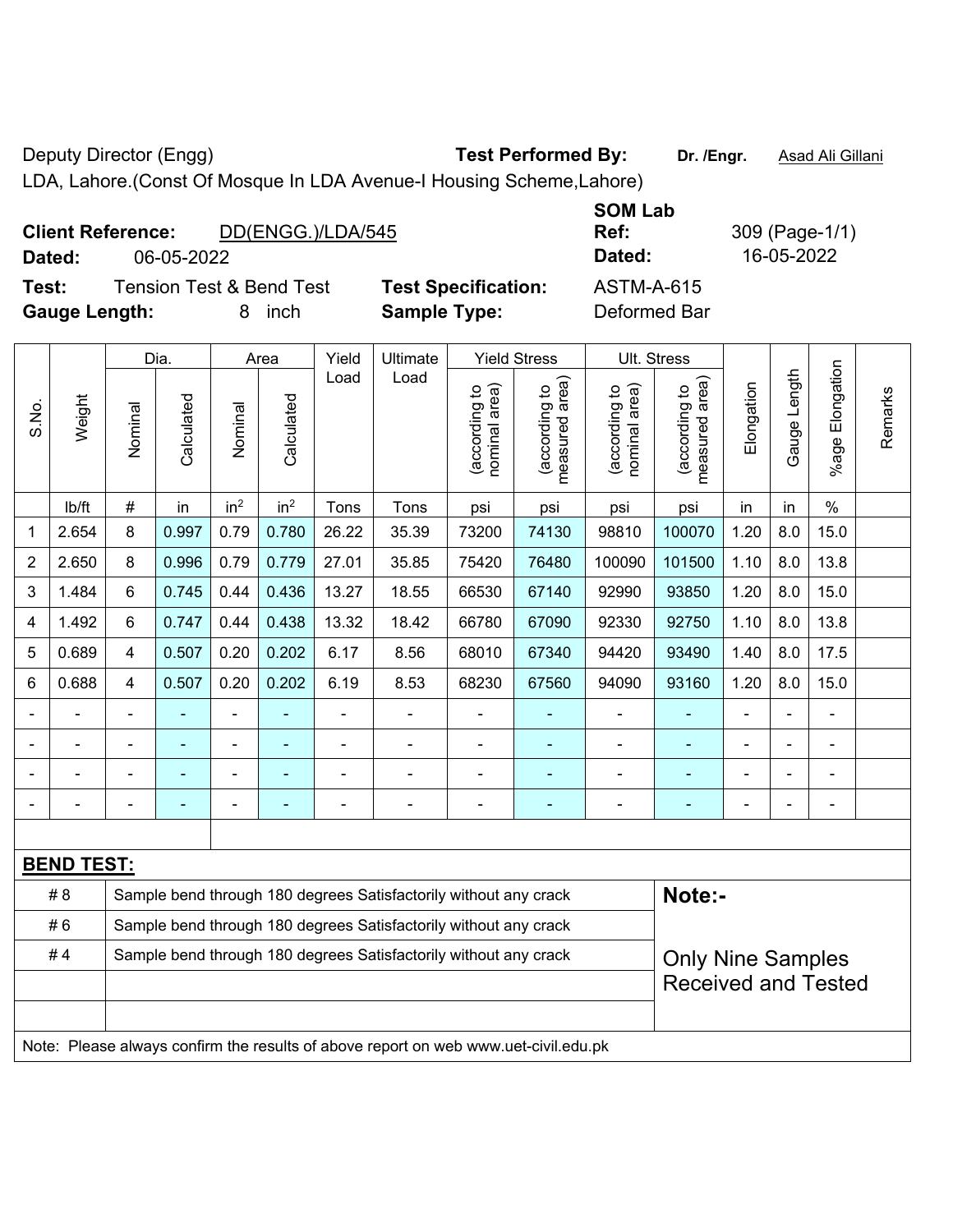Sub Divisional officer, **Test Performed By:** Dr. /Engr. **Asad Ali Gillani** Collection Association Association Association Association Association Association Association Association Association Association Association Asso

BSD Pattoki.(Const. Of 20-Bedded Trauma Centre And Revamping Of T.H.Q Hospital Pattoki)

**Client Reference:** 844/P

**Test:** Tension Test & Bend Test **Test Specification:** ASTM-A-615 **Gauge Length:** 8 inch **Sample Type:** Deformed Bar

**SOM Lab Ref:** 310 (Page-1/1) **Dated:** 23-04-2022 **Dated:** 16-05-2022

|       |                   |                         | Dia.                     |                 | Area            | Yield                    | Ultimate                                                                            |                                | <b>Yield Stress</b>                         |                                | Ult. Stress                                 |                |              |                       |         |
|-------|-------------------|-------------------------|--------------------------|-----------------|-----------------|--------------------------|-------------------------------------------------------------------------------------|--------------------------------|---------------------------------------------|--------------------------------|---------------------------------------------|----------------|--------------|-----------------------|---------|
| S.No. | Weight            | Nominal                 | Calculated               | Nominal         | Calculated      | Load                     | Load                                                                                | nominal area)<br>(according to | (according to<br>measured area)<br>measured | nominal area)<br>(according to | (according to<br>measured area)<br>measured | Elongation     | Gauge Length | Elongation<br>$%$ age | Remarks |
|       | lb/ft             | $\#$                    | in                       | in <sup>2</sup> | in <sup>2</sup> | Tons                     | Tons                                                                                | psi                            | psi                                         | psi                            | psi                                         | in             | in           | $\frac{0}{0}$         |         |
| 1     | 2.679             | 8                       | 1.001                    | 0.79            | 0.787           | 25.33                    | 34.53                                                                               | 70720                          | 70990                                       | 96390                          | 96760                                       | 1.40           | 8.0          | 17.5                  |         |
| 2     | 2.652             | 8                       | 0.996                    | 0.79            | 0.779           | 24.97                    | 34.12                                                                               | 69720                          | 70710                                       | 95250                          | 96590                                       | 1.50           | 8.0          | 18.8                  |         |
| 3     | 1.489             | 6                       | 0.747                    | 0.44            | 0.438           | 13.73                    | 20.15                                                                               | 68830                          | 69140                                       | 101020                         | 101480                                      | 1.30           | 8.0          | 16.3                  |         |
| 4     | 1.492             | 6                       | 0.747                    | 0.44            | 0.438           | 13.53                    | 20.15                                                                               | 67810                          | 68110                                       | 101020                         | 101480                                      | 1.20           | 8.0          | 15.0                  |         |
| 5     | 0.652             | 4                       | 0.494                    | 0.20            | 0.192           | 7.05                     | 8.87                                                                                | 77790                          | 81030                                       | 97800                          | 101870                                      | 1.00           | 8.0          | 12.5                  |         |
| 6     | 0.652             | $\overline{\mathbf{4}}$ | 0.494                    | 0.20            | 0.192           | 7.14                     | 8.82                                                                                | 78690                          | 81970                                       | 97230                          | 101290                                      | 1.00           | 8.0          | 12.5                  |         |
|       |                   |                         |                          |                 |                 |                          | ÷                                                                                   |                                |                                             |                                |                                             |                |              |                       |         |
|       |                   |                         |                          | ÷               |                 |                          | $\blacksquare$                                                                      | $\blacksquare$                 |                                             | $\blacksquare$                 |                                             |                |              | $\blacksquare$        |         |
|       |                   |                         | $\overline{\phantom{0}}$ | ÷               |                 |                          |                                                                                     |                                |                                             | $\blacksquare$                 | ۰                                           | ä,             |              | ÷                     |         |
|       |                   |                         | -                        | ÷               |                 | $\overline{\phantom{0}}$ | $\blacksquare$                                                                      | $\blacksquare$                 | $\blacksquare$                              | $\blacksquare$                 | ÷                                           | $\blacksquare$ |              | ÷,                    |         |
|       |                   |                         |                          |                 |                 |                          |                                                                                     |                                |                                             |                                |                                             |                |              |                       |         |
|       | <b>BEND TEST:</b> |                         |                          |                 |                 |                          |                                                                                     |                                |                                             |                                |                                             |                |              |                       |         |
|       | # 8               |                         |                          |                 |                 |                          | Sample bend through 180 degrees Satisfactorily without any crack                    |                                |                                             |                                | Note:-                                      |                |              |                       |         |
|       | #6                |                         |                          |                 |                 |                          | Sample bend through 180 degrees Satisfactorily without any crack                    |                                |                                             |                                |                                             |                |              |                       |         |
|       | #4                |                         |                          |                 |                 |                          | Sample bend through 180 degrees Satisfactorily without any crack                    |                                |                                             |                                | <b>Only Nine Samples</b>                    |                |              |                       |         |
|       |                   |                         |                          |                 |                 |                          |                                                                                     |                                |                                             |                                | <b>Received and Tested</b>                  |                |              |                       |         |
|       |                   |                         |                          |                 |                 |                          |                                                                                     |                                |                                             |                                |                                             |                |              |                       |         |
|       |                   |                         |                          |                 |                 |                          | Note: Please always confirm the results of above report on web www.uet-civil.edu.pk |                                |                                             |                                |                                             |                |              |                       |         |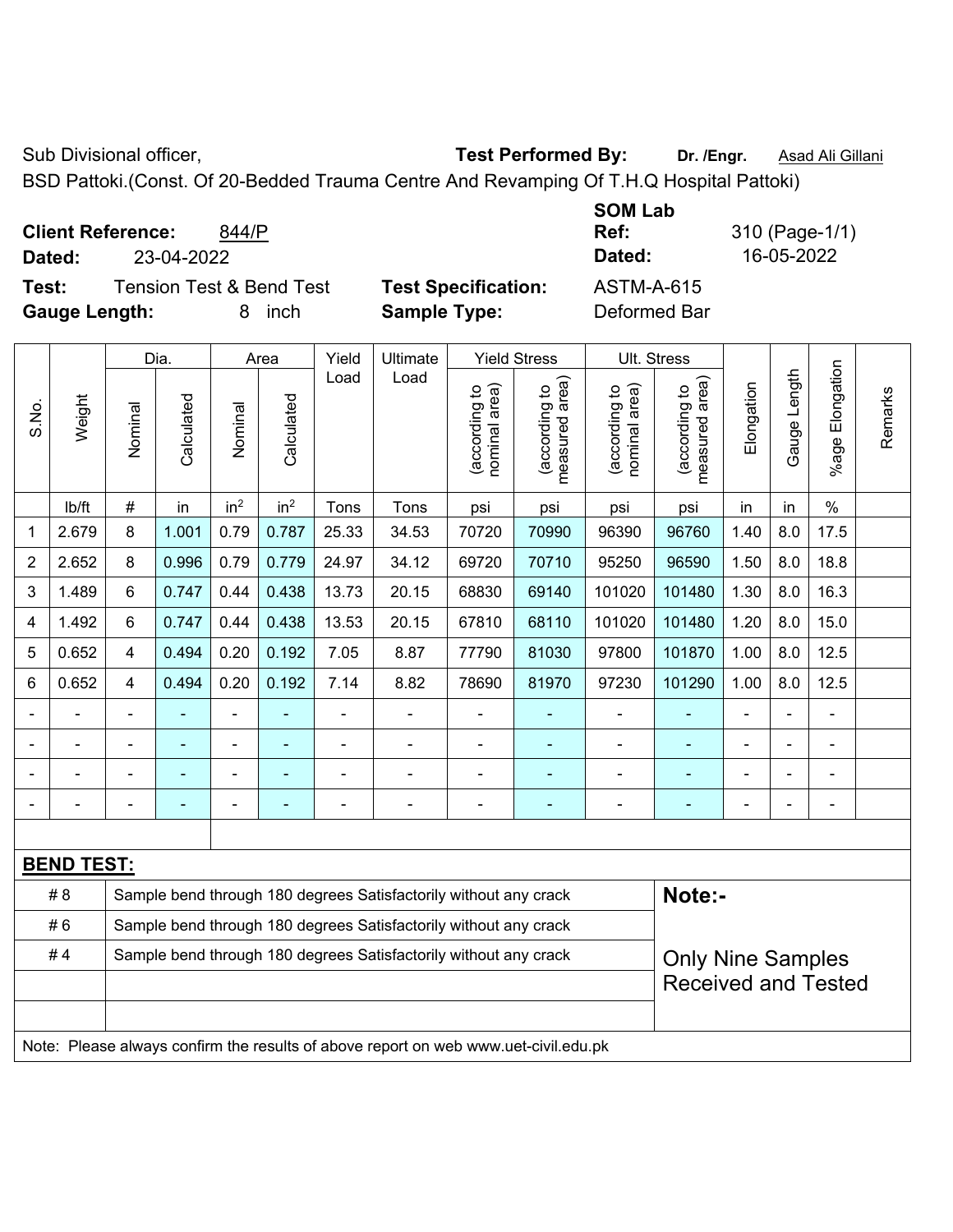Muhmmad Azhar **Test Performed By: Dr. /Engr.** Asad Ali Gillani

RE,Barrage,IBC.(Rehabilation And Modernization Of Islam Barrage)

|        | <b>Client Reference:</b> | IBC/RE/UET-009                      |                            | ---------<br>Ref: |
|--------|--------------------------|-------------------------------------|----------------------------|-------------------|
| Dated: | 14-05-2022               |                                     |                            | Dated:            |
| Test:  |                          | <b>Tension Test &amp; Bend Test</b> | <b>Test Specification:</b> | ASTM-A-615        |

**Gauge Length:** 8 inch **Sample Type:** Deformed Bar (PAK Steel)

**SOM Lab Ref:** 311 (Page-1/1) **Dated:** 14-05-2022 **Dated:** 16-05-2022

|                |                          |                | Dia.           |                 | Area            | Yield          | Ultimate                                                                            |                                | <b>Yield Stress</b>             | Ult. Stress                    |                                                       |                |                          |                       |         |
|----------------|--------------------------|----------------|----------------|-----------------|-----------------|----------------|-------------------------------------------------------------------------------------|--------------------------------|---------------------------------|--------------------------------|-------------------------------------------------------|----------------|--------------------------|-----------------------|---------|
| S.No.          | Weight                   | Nominal        | Calculated     | Nominal         | Calculated      | Load           | Load                                                                                | nominal area)<br>(according to | (according to<br>measured area) | nominal area)<br>(according to | (according to<br>measured area)                       | Elongation     | Gauge Length             | Elongation<br>$%$ age | Remarks |
|                | lb/ft                    | $\#$           | in             | in <sup>2</sup> | in <sup>2</sup> | Tons           | Tons                                                                                | psi                            | psi                             | psi                            | psi                                                   | in             | in                       | $\%$                  |         |
| 1              | 0.651                    | $\overline{4}$ | 0.493          | 0.20            | 0.191           | 6.73           | 8.53                                                                                | 74190                          | 77690                           | 94090                          | 98520                                                 | 1.00           | 8.0                      | 12.5                  |         |
| $\overline{2}$ | 0.655                    | $\overline{4}$ | 0.494          | 0.20            | 0.192           | 6.09           | 7.95                                                                                | 67110                          | 69910                           | 87680                          | 91330                                                 | 0.90           | 8.0                      | 11.3                  |         |
| 3              | 0.651                    | $\overline{4}$ | 0.493          | 0.20            | 0.191           | 6.49           | 8.18                                                                                | 71610                          | 74980                           | 90150                          | 94400                                                 | 1.00           | 8.0                      | 12.5                  |         |
| 4              | 0.654                    | $\overline{4}$ | 0.494          | 0.20            | 0.192           | 6.14           | 8.15                                                                                | 67670                          | 70490                           | 89930                          | 93680                                                 | 1.10           | 8.0                      | 13.8                  |         |
|                | ÷                        | ä,             | $\blacksquare$ | $\blacksquare$  |                 | $\blacksquare$ | $\blacksquare$                                                                      | $\blacksquare$                 |                                 | $\blacksquare$                 | ٠                                                     | $\blacksquare$ | $\overline{\phantom{a}}$ | $\blacksquare$        |         |
|                | $\overline{\phantom{0}}$ | $\blacksquare$ | $\blacksquare$ | $\blacksquare$  | ۰               | Ē,             | ÷                                                                                   | $\blacksquare$                 |                                 | $\overline{a}$                 | $\blacksquare$                                        | $\blacksquare$ |                          | $\blacksquare$        |         |
| $\blacksquare$ | ÷                        | $\blacksquare$ | ä,             | $\blacksquare$  |                 |                | ä,                                                                                  | $\blacksquare$                 |                                 | $\blacksquare$                 | ä,                                                    | $\blacksquare$ |                          | $\blacksquare$        |         |
|                |                          |                |                |                 |                 |                |                                                                                     |                                |                                 |                                |                                                       |                |                          |                       |         |
|                |                          |                |                |                 |                 |                |                                                                                     |                                |                                 |                                |                                                       |                |                          |                       |         |
| $\blacksquare$ |                          | $\blacksquare$ | ÷              |                 |                 |                | ÷                                                                                   | $\blacksquare$                 |                                 |                                | $\blacksquare$                                        | $\blacksquare$ |                          | $\blacksquare$        |         |
|                | <b>Witnessed By:</b>     |                |                |                 |                 |                | Shabbir Sandhu (IBC) & Adeel QC Manager (Pak Steel)                                 |                                |                                 |                                |                                                       |                |                          |                       |         |
|                | <b>BEND TEST:</b>        |                |                |                 |                 |                |                                                                                     |                                |                                 |                                |                                                       |                |                          |                       |         |
|                | #4                       |                |                |                 |                 |                | Sample bend through 180 degrees Satisfactorily without any crack                    |                                |                                 |                                | Note:-                                                |                |                          |                       |         |
|                | #4                       |                |                |                 |                 |                | Sample bend through 180 degrees Satisfactorily without any crack                    |                                |                                 |                                |                                                       |                |                          |                       |         |
|                |                          |                |                |                 |                 |                |                                                                                     |                                |                                 |                                | <b>Only Six Samples</b><br><b>Received and Tested</b> |                |                          |                       |         |
|                |                          |                |                |                 |                 |                | Note: Please always confirm the results of above report on web www.uet-civil.edu.pk |                                |                                 |                                |                                                       |                |                          |                       |         |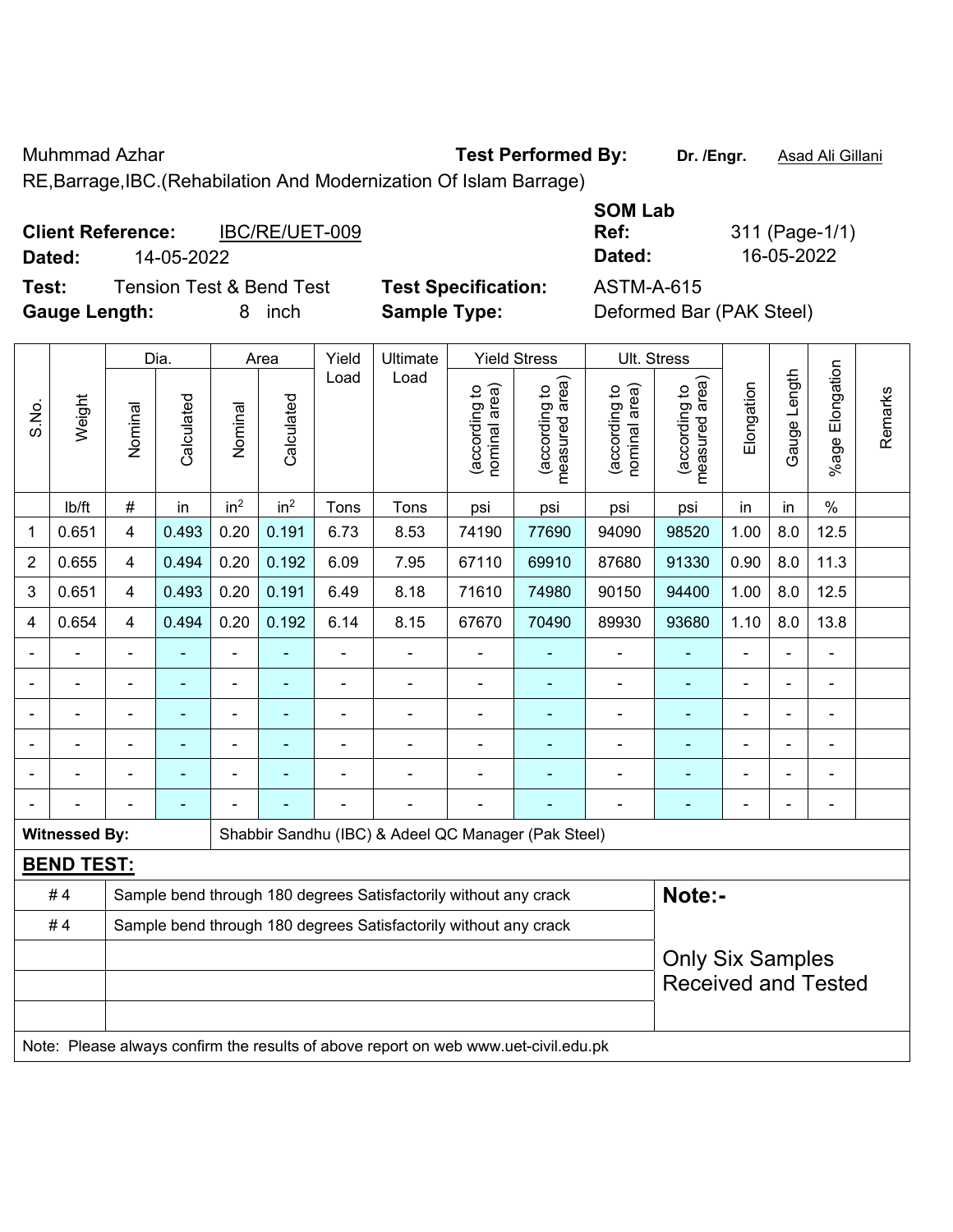Assistant Exec. Engineer-IV **Test Performed By:** Dr. /Engr. **Wasim Abbas** 

CC Div No.II Pak P.W.D Lahore.(Const Of Officers Mess At NAB (L) Complex Lahore)

| AEE-IV/CCD-II/LHR/129<br><b>Client Reference:</b> |
|---------------------------------------------------|
|---------------------------------------------------|

**Dated:** 14-05-2022 **Dated:** 16-05-2022

 $\top$ 

**Test:** Tension Test & Bend Test **Test Specification:** ASTM-A-615 **Gauge Length:** 8 inch **Sample Type:** Deformed Bar

**SOM Lab Ref:** 314 (Page-1/1)

|                           |        | Dia.                                                             |                                                                  | Area                     |                          | Yield          | Ultimate | <b>Yield Stress</b>               |                                    |                               | Ult. Stress                     |            |              |                              |         |
|---------------------------|--------|------------------------------------------------------------------|------------------------------------------------------------------|--------------------------|--------------------------|----------------|----------|-----------------------------------|------------------------------------|-------------------------------|---------------------------------|------------|--------------|------------------------------|---------|
| S.No.                     | Weight | Nominal                                                          | Calculated                                                       | Nominal                  | Calculated               | Load           | Load     | area)<br>(according to<br>nominal | area)<br>(according to<br>measured | nominal area)<br>decording to | measured area)<br>(according to | Elongation | Gauge Length | Elongation<br>$%$ age $ $    | Remarks |
|                           | lb/ft  | $\#$                                                             | in                                                               | in <sup>2</sup>          | in <sup>2</sup>          | Tons           | Tons     | psi                               | psi                                | psi                           | psi                             | in         | in           | $\%$                         |         |
| 1                         | 1.464  | 6                                                                | 0.740                                                            | 0.44                     | 0.430                    | 15.92          | 20.76    | 79810                             | 81670                              | 104080                        | 106500                          | 1.10       | 8.0          | 13.8                         |         |
| $\overline{2}$            | 1.495  | 6                                                                | 0.748                                                            | 0.44                     | 0.439                    | 14.58          | 19.16    | 73070                             | 73230                              | 96060                         | 96280                           | 1.20       | 8.0          | 15.0                         |         |
| $\ensuremath{\mathsf{3}}$ | 1.063  | 5                                                                | 0.630                                                            | 0.31                     | 0.312                    | 9.48           | 13.46    | 67450                             | 67020                              | 95730                         | 95120                           | 1.40       | 8.0          | 17.5                         |         |
| 4                         | 1.069  | 5                                                                | 0.632                                                            | 0.31                     | 0.314                    | 9.73           | 13.73    | 69260                             | 68380                              | 97690                         | 96440                           | 1.20       | 8.0          | 15.0                         |         |
| $\mathbf 5$               | 0.598  | $\overline{4}$                                                   | 0.473                                                            | 0.20                     | 0.176                    | 5.79           | 7.92     | 63850                             | 72560                              | 87340                         | 99250                           | 1.20       | 8.0          | 15.0                         |         |
| $\,6$                     | 0.600  | $\overline{4}$                                                   | 0.473                                                            | 0.20                     | 0.176                    | 5.78           | 7.97     | 63740                             | 72430                              | 87910                         | 99890                           | 1.10       | 8.0          | 13.8                         |         |
|                           |        |                                                                  |                                                                  |                          |                          |                |          |                                   |                                    | $\blacksquare$                |                                 |            |              |                              |         |
|                           |        |                                                                  |                                                                  |                          | ۰                        |                |          | $\overline{\phantom{0}}$          | ٠                                  | $\blacksquare$                | $\blacksquare$                  |            |              | $\blacksquare$               |         |
|                           |        | $\blacksquare$                                                   | ۰                                                                | $\overline{\phantom{0}}$ | $\overline{\phantom{0}}$ | $\blacksquare$ |          | $\blacksquare$                    | ۰                                  | $\overline{a}$                |                                 |            |              | $\qquad \qquad \blacksquare$ |         |
|                           |        |                                                                  |                                                                  |                          |                          |                |          | $\blacksquare$                    | ۰                                  | ٠                             |                                 |            |              | $\blacksquare$               |         |
|                           |        |                                                                  |                                                                  |                          |                          |                |          |                                   |                                    |                               |                                 |            |              |                              |         |
| <b>BEND TEST:</b>         |        |                                                                  |                                                                  |                          |                          |                |          |                                   |                                    |                               |                                 |            |              |                              |         |
| #6                        |        |                                                                  | Sample bend through 180 degrees Satisfactorily without any crack |                          |                          |                |          |                                   |                                    |                               | Note:-                          |            |              |                              |         |
| #5                        |        |                                                                  | Sample bend through 180 degrees Satisfactorily without any crack |                          |                          |                |          |                                   |                                    |                               |                                 |            |              |                              |         |
| #4                        |        | Sample bend through 180 degrees Satisfactorily without any crack |                                                                  |                          |                          |                |          |                                   | <b>Only Nine Samples</b>           |                               |                                 |            |              |                              |         |
|                           |        |                                                                  |                                                                  |                          |                          |                |          |                                   |                                    | <b>Received and Tested</b>    |                                 |            |              |                              |         |
|                           |        |                                                                  |                                                                  |                          |                          |                |          |                                   |                                    |                               |                                 |            |              |                              |         |
|                           |        |                                                                  |                                                                  |                          |                          |                |          |                                   |                                    |                               |                                 |            |              |                              |         |

Note: Please always confirm the results of above report on web www.uet-civil.edu.pk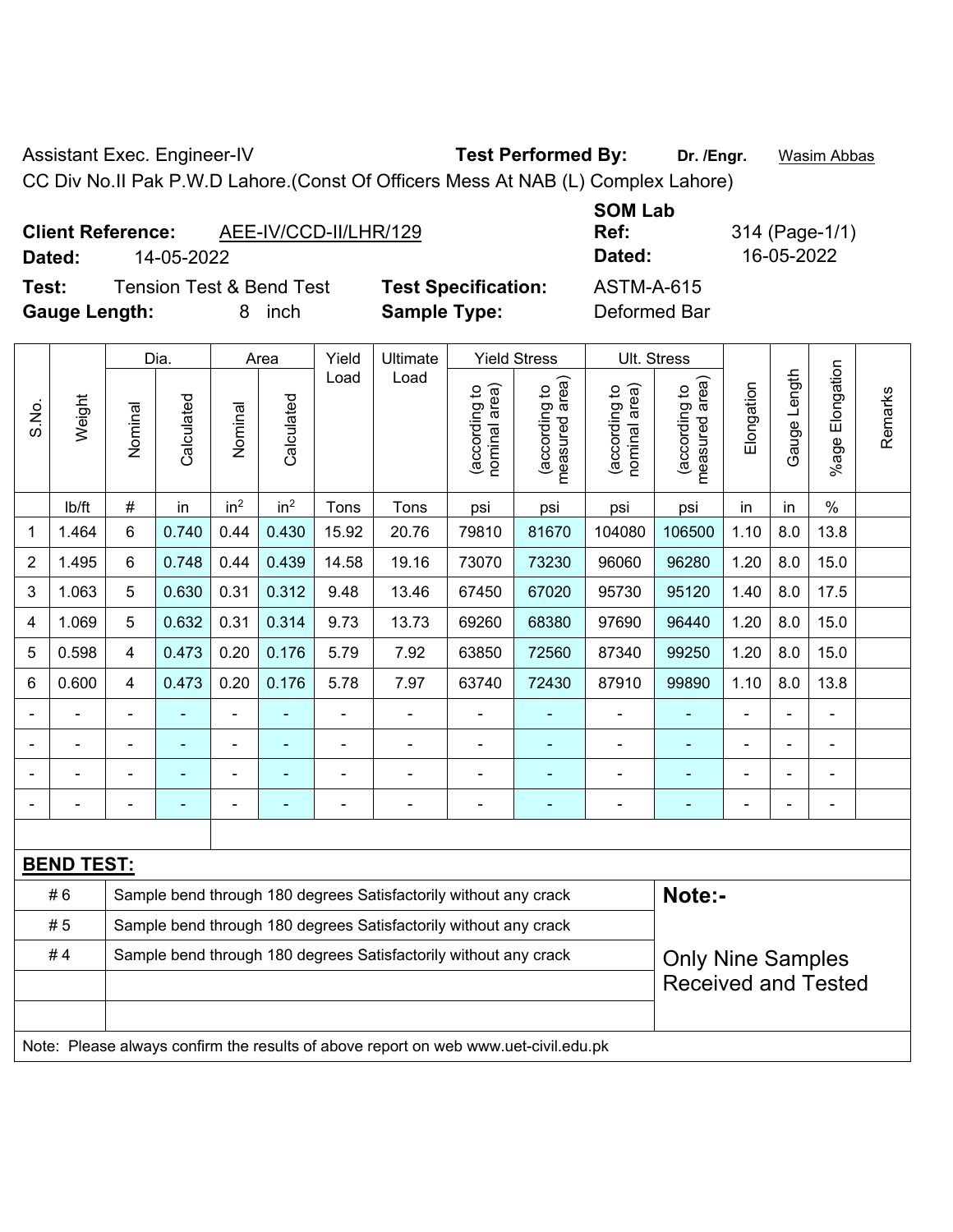Assistant Project Director, **Test Performed By:** Dr. /Engr. **Asad Ali Gillani** 

PMU-SBP Sardodha.(Const Of Teh Sports Complex At Sargodha & Mini Sports Ground At Sillanwali)

|        | <b>Client Reference:</b><br>ADP/PMU/SBP/SGD/351 |                            | <b>UUIVI LAD</b><br>Ref: | 315 (Page-1/ |  |  |
|--------|-------------------------------------------------|----------------------------|--------------------------|--------------|--|--|
| Dated: | 27-04-2022                                      |                            | Dated:                   | 16-05-2022   |  |  |
| Test:  | <b>Tension Test &amp; Bend Test</b>             | <b>Test Specification:</b> | ASTM-A-615               |              |  |  |

**Gauge Length:** 8 inch **Sample Type:** Deformed Bar

**SOM Lab Ref:** 315 (Page-1/1)

|                   | Weight                                                                              |                                                                            | Dia.<br>Area |                 | Yield           | Ultimate       | <b>Yield Stress</b> |                                | Ult. Stress                     |                                |                                 |                |              |                       |         |
|-------------------|-------------------------------------------------------------------------------------|----------------------------------------------------------------------------|--------------|-----------------|-----------------|----------------|---------------------|--------------------------------|---------------------------------|--------------------------------|---------------------------------|----------------|--------------|-----------------------|---------|
| S.No.             |                                                                                     | Nominal                                                                    | Calculated   | Nominal         | Calculated      | Load           | Load                | nominal area)<br>(according to | (according to<br>measured area) | nominal area)<br>(according to | (according to<br>measured area) | Elongation     | Gauge Length | Elongation<br>$%$ age | Remarks |
|                   | lb/ft                                                                               | #                                                                          | in           | in <sup>2</sup> | in <sup>2</sup> | Tons           | Tons                | psi                            | psi                             | psi                            | psi                             | in             | in           | $\%$                  |         |
| $\mathbf{1}$      | 1.498                                                                               | 6                                                                          | 0.748        | 0.44            | 0.440           | 14.16          | 19.64               | 70970                          | 70970                           | 98460                          | 98460                           | 1.30           | 8.0          | 16.3                  |         |
| $\overline{2}$    | 1.501                                                                               | 6                                                                          | 0.749        | 0.44            | 0.441           | 14.22          | 19.64               | 71280                          | 71120                           | 98460                          | 98240                           | 1.20           | 8.0          | 15.0                  |         |
| 3                 | 0.653                                                                               | $\overline{4}$                                                             | 0.494        | 0.20            | 0.192           | 5.71           | 8.46                | 62950                          | 65570                           | 93300                          | 97190                           | 1.30           | 8.0          | 16.3                  |         |
| 4                 | 0.649                                                                               | $\overline{4}$                                                             | 0.493        | 0.20            | 0.191           | 5.68           | 8.31                | 62610                          | 65560                           | 91610                          | 95930                           | 1.40           | 8.0          | 17.5                  |         |
|                   |                                                                                     | $\overline{\phantom{a}}$                                                   | ÷,           | $\blacksquare$  |                 | $\blacksquare$ | $\blacksquare$      | $\blacksquare$                 |                                 | ÷                              | $\blacksquare$                  | $\blacksquare$ |              | $\blacksquare$        |         |
|                   |                                                                                     | $\blacksquare$                                                             | ä,           | $\blacksquare$  | ÷               | L,             | $\blacksquare$      | L,                             | Ξ                               | $\blacksquare$                 | $\blacksquare$                  | L.             |              | $\blacksquare$        |         |
|                   |                                                                                     | ä,                                                                         | ä,           | ä,              | $\blacksquare$  | L,             | ä,                  | ä,                             |                                 | $\blacksquare$                 | ä,                              | L,             |              | ä,                    |         |
|                   |                                                                                     |                                                                            |              | $\blacksquare$  |                 | ä,             | $\blacksquare$      | $\blacksquare$                 |                                 | $\blacksquare$                 |                                 | ä,             |              | ä,                    |         |
|                   |                                                                                     |                                                                            | ÷            | ÷               |                 | ä,             | $\overline{a}$      | $\blacksquare$                 | ÷                               | $\blacksquare$                 | $\blacksquare$                  | -              |              | $\blacksquare$        |         |
|                   |                                                                                     | $\overline{\phantom{0}}$                                                   | ۰            | $\blacksquare$  | $\overline{a}$  | -              | $\overline{a}$      | -                              | ۰                               | $\overline{\phantom{a}}$       | $\blacksquare$                  | $\overline{a}$ |              | $\blacksquare$        |         |
|                   |                                                                                     |                                                                            |              |                 |                 |                |                     |                                |                                 |                                |                                 |                |              |                       |         |
| <b>BEND TEST:</b> |                                                                                     |                                                                            |              |                 |                 |                |                     |                                |                                 |                                |                                 |                |              |                       |         |
|                   | #6                                                                                  | Sample bend through 180 degrees Satisfactorily without any crack<br>Note:- |              |                 |                 |                |                     |                                |                                 |                                |                                 |                |              |                       |         |
|                   | #4                                                                                  | Sample bend through 180 degrees Satisfactorily without any crack           |              |                 |                 |                |                     |                                |                                 |                                |                                 |                |              |                       |         |
|                   |                                                                                     |                                                                            |              |                 |                 |                |                     |                                |                                 |                                | <b>Only Six Samples</b>         |                |              |                       |         |
|                   |                                                                                     |                                                                            |              |                 |                 |                |                     |                                | <b>Received and Tested</b>      |                                |                                 |                |              |                       |         |
|                   |                                                                                     |                                                                            |              |                 |                 |                |                     |                                |                                 |                                |                                 |                |              |                       |         |
|                   | Note: Please always confirm the results of above report on web www.uet-civil.edu.pk |                                                                            |              |                 |                 |                |                     |                                |                                 |                                |                                 |                |              |                       |         |